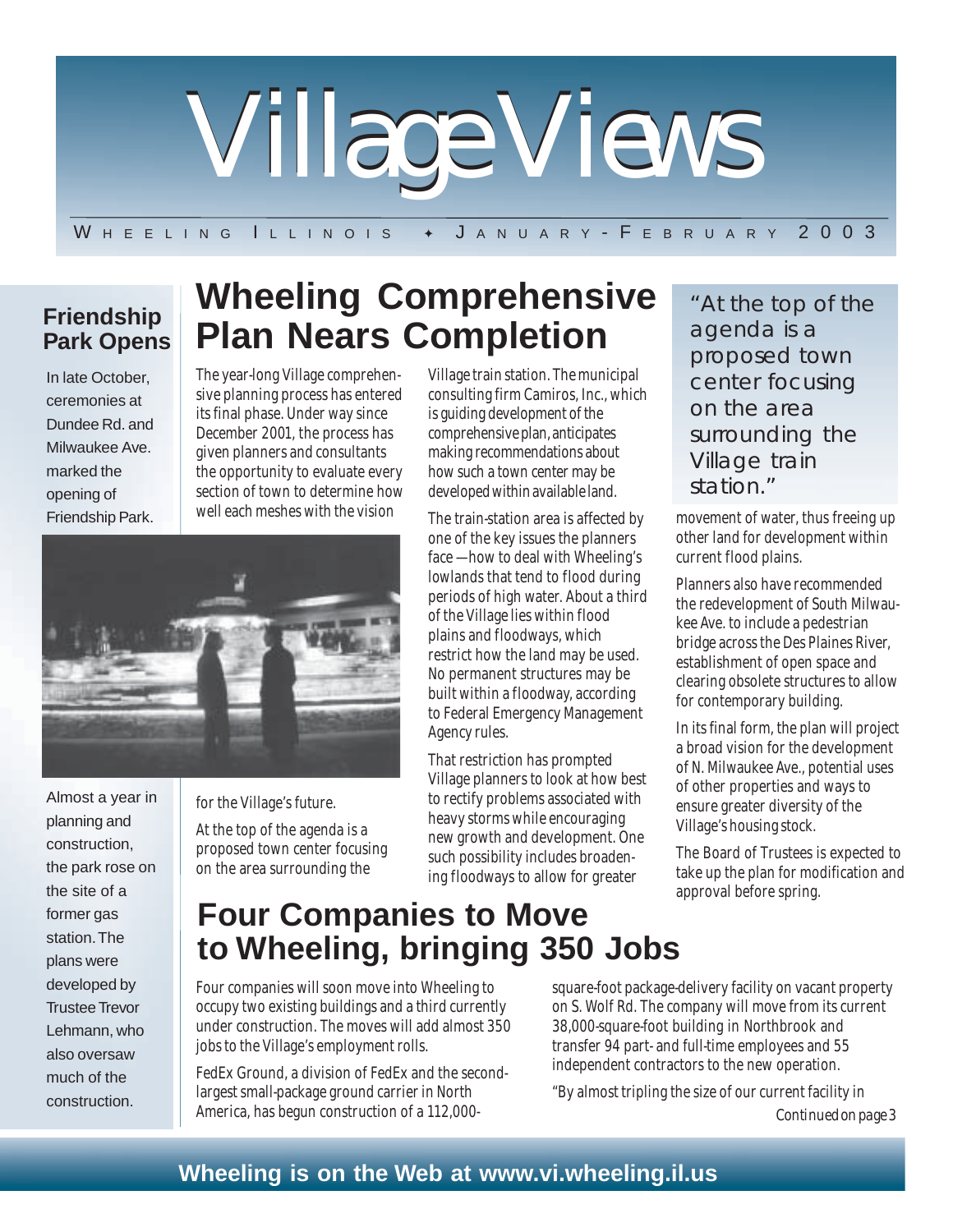#### **New Streetlights**

New streetlights on Milwaukee Ave. from Hintz to Manchester will illuminate the remainder of the highway not included in IDOT's major reconstruction of Milwaukee Ave. six years ago. The Public Works Department will situate 33 poles and lamp standards at a cost of \$182,000.

# **Wheeling Rd. Reconstruction Tops 2003 Capital Improvements**

The Public Works Department may budget more than \$5 million in 2003 on a proposed capital improvement program that encompasses road work, sidewalk replacement, street lighting, new water mains and bike path construction. The capital improvements program will be presented to the

Board of Trustees for its consideration and approval early in 2003.

Topping the list is the scheduled reconstruction of Wheeling Rd. from Dundee Rd. to Hintz Rd. The \$2.5 million project will include widening the roadbed from Town St. (at the Metra parking lot) to Hintz Rd. One low-lying section, subject to flooding, will be raised.

Plans also call for resurfacing from Town St. to Dundee Rd., and the widening and reconfiguration of the Wheeling-Dundee intersection, depending on land acquisition and final approval from the Illinois Department of Transportation (IDOT). The Department will install

20-inch water mains, medians and landscaping on Wheeling Rd. south of Hintz at a cost of \$1 million. Work is targeted for completion by late summer.

Crews will rework 3.2 miles of streets in the Dunhurst I and II subdivisions. The work will include replacing some deteriorating curbs and resurfacing the streets. The project will top off the installation of new water mains that took place over the past two years.

Hollywood Ridge, Poplar Grove and parts of the Dunhurst subdivisions will get new streetlights as part of the Village's long-term program to replace aging wood ComEd poles. Public Works will spend \$195,000 to install modern aluminum poles and light standards.

The Department has targeted aging sidewalks for replacement throughout the Village. The project will cost \$100,000.

A long-planned undertaking to build a 1.84 mile bicycle path will take place in 2003. The trail will run from Dundee Rd. to Lake Cook Rd., where it will connect with an

existing path north to the Buffalo Grove train station. The U.S. Department of Transportation will defray 80 percent of the \$784,000 cost. Wheeling, as the "lead agency," has paid the costs of design and is responsible for fronting costs associated with construction inspections in advance and will be reimbursed by IDOT with federal funds.

 IDOT also will complete the major overhaul of McHenry Rd. begun in 2002. The roadbed will be widened to four lanes, plus a center left-turn lane. The Rte. 83-McHenry Rd. intersection will be reconfigured and is scheduled for completion by late summer.

Canadian National Railway plans to close the Hintz Rd. crossing for about 10 days in early spring. Workers will install an industrial track to accommodate switching operations and clear traffic from the main line. The railroad also will install a second track from Dundee Rd. north to Deerfield Pkwy. as part of its long-term effort to add a second track to Antioch. The entire North Central section of the railroad will be double-tracked by 2005, allowing for twice as many commuter trains as currently possible.

### **Welcome New Businesses**

**AG The Total Package Inc.** DBA Postal Connections of America — Joe Gritmacker, Chief Executive Officer, 9 Huntington Ln., 847-366- 6148, packaging, shipping, copy and printing

**Albar Precious Metal Refining Inc.** — Jeff Aronson, President, 583 N. Wolf Rd., 847-317-1757, reshaping precious metal

**Ashland Millwork** — Gregg Kuetemeyer, Owner, 5 Messner Dr., 847-465-8739, warehousing

**Baby's Boutique** — Ramon & Luz M. Garcia, 737 W. Dundee Rd., 847-541-0676, retail

**Café Riga** — Vera Kagan, 1057 Lake Cook Rd., 847- 229-1010, family restaurant

**Corporate Micro Systems, Inc.** — Timothy Kupczyk, President, 512 Northgate Pkwy., 847-298-1100, computer systems integration

**Dynamic Air** — Thomas Johnson, 325 N. Milwaukee Ave. #G2, 847-215-9701, heating and air conditioning **I .G. Construction Inc.** — Adam Grabowski, 553 N. Wolf Rd., 847-520-1525, construction

**Millennium Consultants** — Michael Pechony, 325 N. Milwaukee Ave. H, 847-808- 0801, low-voltage product sales

**North Shore Battery Corp.** — Brad Winter, President, 145 S. Milwaukee Ave., 847-537- 2288, retail & wholesale sales of batteries and related items

**Suburban Shade & Shutter Shoppe Inc., North Shore Blind Cleaning Co.** — Robert Piton, President, 505 Harvester Court #A, 847-541- 5361, custom sales of window treatments & cleaning service

#### **New owners**

**US Bank** — Richard Kellmann, Branch Manager, 800 S. Wheeling Rd., 847- 520-0900,

**Wheeling Citgo** — Hue Tran, President, 775 W. Dundee Rd., 847-229-1159, gas station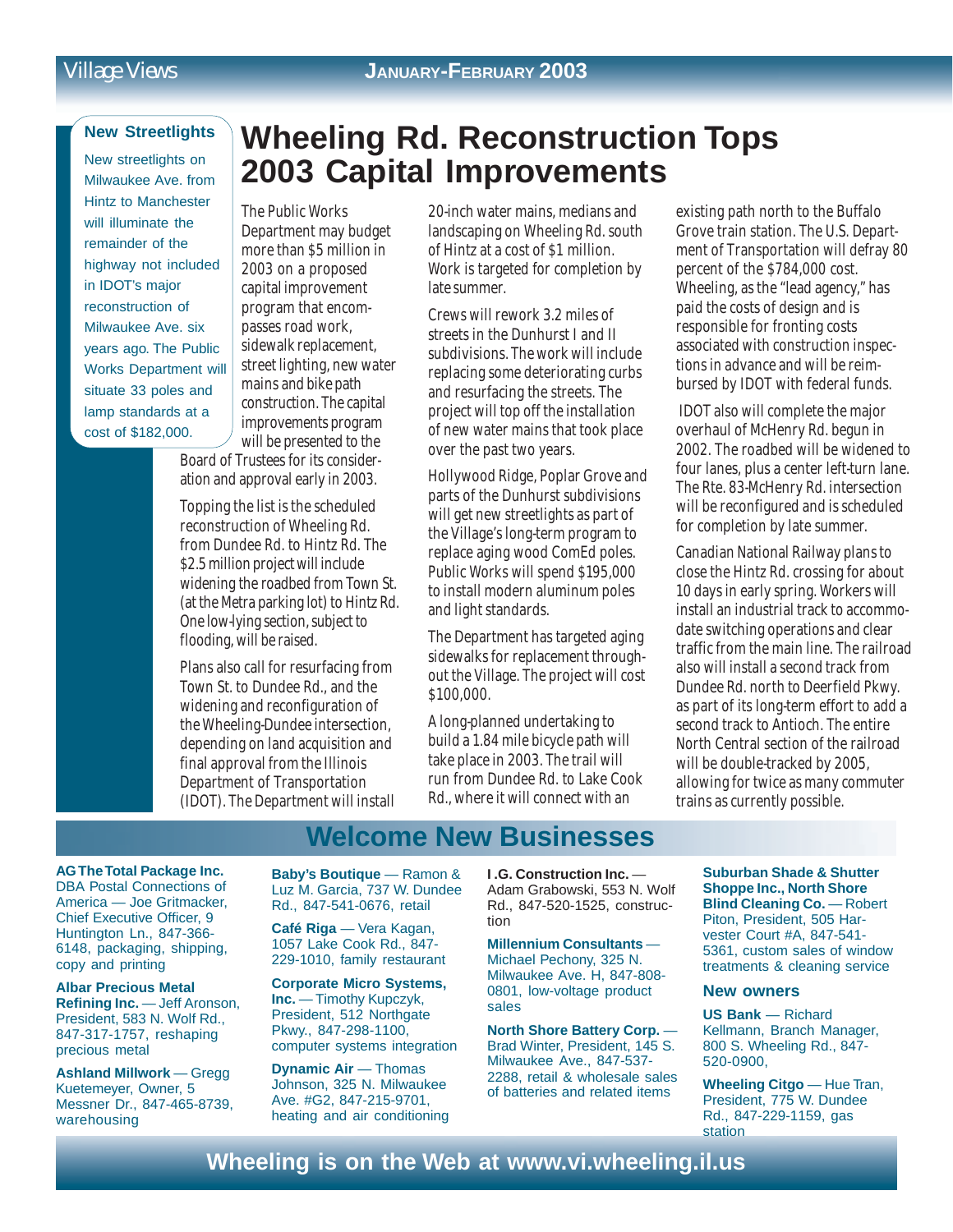#### **PAGE 3**

# **Four Companies to Move to Wheeling...** *continued from page 1*

Northbrook, FedEx Ground will be better able to serve its customers in the Chicago area," said John Cameron, managing director for

FedEx Ground. "The Wheeling location will provide FedEx Ground with improved access to its service area, major highways and a large labor pool."

*Pictured at the FedEx groundbreaking are (from left): Trustee Michael Horcher; John Cameron, Midwest Region Director, FedEx*

*Ground; Trustee Judy Abruscato; Trustee Dean Argiris; Don Schoenheider, Managing Member, Jones Development Company; Kevin Jones, Managing Member, Jones Development Company; and Wendy Nichols, Project Engineer, FedEx Ground.*

The company expects to move into the building by fall 2003. The new distribution center will provide pickup and delivery services for Lake and northern Cook counties.

FedEx Ground will lease the new facility from the project developer, Jones Development Company. Kiferbaum Construction is building the structure. Commercial real estate broker Fischer & Company managed the transaction.

Durable Packaging Intl., of Schaumburg, will shift its warehouse operations from Elk Grove Village to 750 Northgate Pkwy. in Wheeling. Moen Faucets had occupied the 250,000-square-foot building until late October. Durable Packaging manufactures consumer aluminum foil rolls and pans and sells primarily under its own name, although it also makes some

private-branded products for other buyers.

Durable Packaging's Chief Executive Officer Darren Anders antici-



pates completing the move by spring 2003. Initially, Durable Packaging will use the facility for warehousing and distribution,

although some manufacturing and administrative activities may be moved there later.

Previously, the company had moved its warehousing to different

locations as expansion required. "Now we'll finally have a permanent home," Anders said. "Plus we love the area."

A second building, at 540 Allendale in Wheeling, will be occupied for the first time in two years by two related plastics manufacturing companies. Argus Plastics, of Des Plaines, and Bio Industries, of Addison, will take over the building's 127,000 square feet to manufacture plastic bags. Argus specializes in decorative merchandising bags for such retailers as Sears and Marshall Field's. Bio Industries produces plastic garbage can liners.

It is anticipated the twin moves, already under way, will be complete by spring 2003. The firms are owned by Jerome Starr and Eugene Wisniewski, who are also principals in 40 Foot High Realty LLC, a holding company formed to buy the Allendale property. About 150 employees from both companies, which are about 20 years old, will be transferred to Wheeling.

The transaction qualified for Cook County real estate classification 6 (formerly 6-B "abandoned" designation) available to businesses which take possession of industrial properties that have been vacant for at least two years. The designation provides for an assessed valuation of 16 percent instead of the customary 36 percent.

Whit Heitman, vice president for Paine/Wetzel ONCOR Intl., brokered the deal.

### **"We have hired deaf people because they're the ones who applied, but we're open to placing others with disabilities in appropriate positions." — Ailee**

**Taylor, Target Store Manager**

### **Economic Development: Wheeling Target Store Honored**

Anixter Center has named the Wheeling Target store as Employer of the Year. Anixter, a Chicago nonprofit advocacy agency for people with disabilities, lauded Target for hiring nearly a dozen deaf people since the store opened almost a year ago. The deaf employees have been placed in merchandise-stocking positions.

"When we were first staffing the store," said Manager Ailee Taylor, "some deaf people applied for the jobs through Anixter, which sends representatives to interpret the interview, orientation and training process. We have since asked Anixter to help us fill positions that have opened up as a result of natural attrition."

Taylor said one deaf person traveled from as far as Calumet City to work at the store. Target/Wheeling later helped the individual find a job at a Target store closer to home.

"We have hired deaf people because they're the ones who applied," Taylor commented. "But we're open to placing others with disabilities in appropriate positions."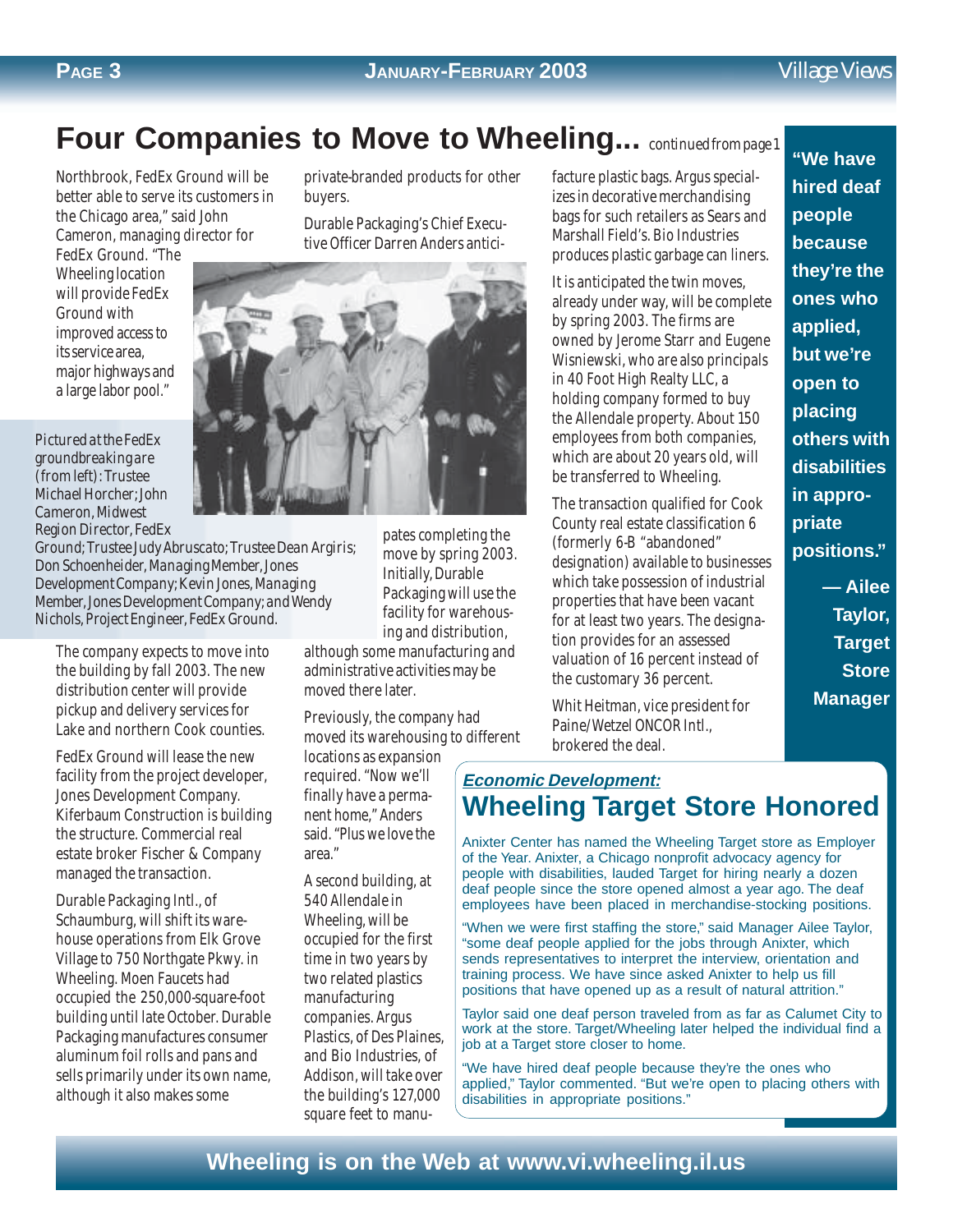# **Public Works to Install Emergency Monitoring System**

A new \$29,000 water-monitoring system is about to appear — or, rather, disappear — in the Village of Wheeling. The cell phone- and Internet-based system will keep an eye on the internal condition of storm water-pumping stations and sanitary "lift stations" (transfer points) to warn operators of emergencies or impending trouble.

The remote transmitting units (RTUs) will track power outages, high-water flows, and various conditions that could cause pumps to fail. Information from the system will be transmitted to the Internet by cell-phone technology. The RTUs also can be programmed to alert the Public Works Department by pager, email, and telephone.

"We could have installed dedicated telephone lines to provide the information, but that's costly and unreliable since digging can sever phone lines," said Public Works Sewer Division Supervisor Steve

Morris. "This way, we can go to an Internet site and check ongoing conditions throughout the Village. And it will let us identify problems before they become

 **"We can go to an Internet site and check ongoing conditions throughout the Village. And it will let us identify problems before they become potentially costly emergencies."**

potentially costly emergencies."

The RTUs will replace an existing system of sensors that activate a red warning light at the trouble site. Police patrols and alert citizens who see the warning lights notify Public Works personnel, who are dispatched to investigate.

"With the RTUs we won't have to rely on

sometimes fallible human intervention," said Morris. "Besides, we don't have the resources to station someone at each of these locations 24 hours a day."

> Morris said the relatively small initial cost of the system will pay for itself many times over by preventing expensive pump breakdowns and possible backups onto private property. Additionally, rising water during heavy storms will be monitored at the Jeffrey Ave. bridge over the Wheeling Drainage Ditch and the checker storm-water

basin in Buffalo Grove to mitigate flooding.

The Board of Trustees approved the purchase of 10 RTUs from Gasvoda & Associates, of Calumet City. The concept is in place in various communities around the country. However, except for a small pilot installation in the far-south suburb of Peotone, the Wheeling system will be the first of its kind in the Chicago area.

## **Three Engineers Fill Public Works Posts, as Department Modernizes**

The Public Works Department has appointed three engineers to open positions as part of a recently announced restructuring and modernization process.

Licensed Professional Engineer **Timothy M. Merrihew** has become the Wheeling capital projects manager, occupying a position that had been vacant since Guy Kolberg assumed the position of Public Works director last year.

Merrihew, a Wheeling resident, had worked for the Public Works Department until 1999, when he joined SPACECO, Inc., in Rosemont. While there he worked on a variety of site-improvement plans for residential, commercial and industrial developments. More recently, he was a member of the Glenview Development Department, Engineering Division.

Merrihew holds a bachelor's degree in civil engineering from the University of Nebraska. He has 14 years experience in engineering design and construction experience, including more than two years in municipal engineering.

As capital projects manager, Merrihew is responsible for overseeing such activities as street repaving, water and sewer maintenance and upgrading, and streetlight installation.

**Jayant Shah** has joined Public Works to fill the newly created slot of staff engineer. He had been a member of the Water and Sewer Division with the City of Evanston starting in 1987 before coming to Wheeling. Previously he was a draftsman with B. H. Suhr & Co., of Evanston. His knowledge of computer-assisted drafting (CAD) techniques is significant in that the Public Works Department is planning to upgrade its mapping capabilities from an outdated paper-based system to state-of-the art computerized techniques.

Shah holds a master's degree in engineering and professional certificates for proficiency in drafting and various computerrelated specialties.

**Bill Herrmann** joined the Wheeling Public Works Department as a civil engineer after stints with various private engineering and construction firms. He has supervised the design, development and construction of projects for Motorola, Waste Management, Harper College and Northbrook Park District. He also acted as village engineer for the Village of Fox Lake (IL), where he designed sanitary sewer, water main, storm sewer and road rehabilitation projects. He has additional municipal experience with the Villages of Arlington Heights, Deer Park, Antioch and Chicago Ridge.

Like Shah, Herrmann brings to Wheeling a knowledge of CAD techniques. He was educated at Southern Illinois University and holds specialty certificates from the University of Wisconsin and the American Public Works Association, among others. He is a

*Continued on page 5*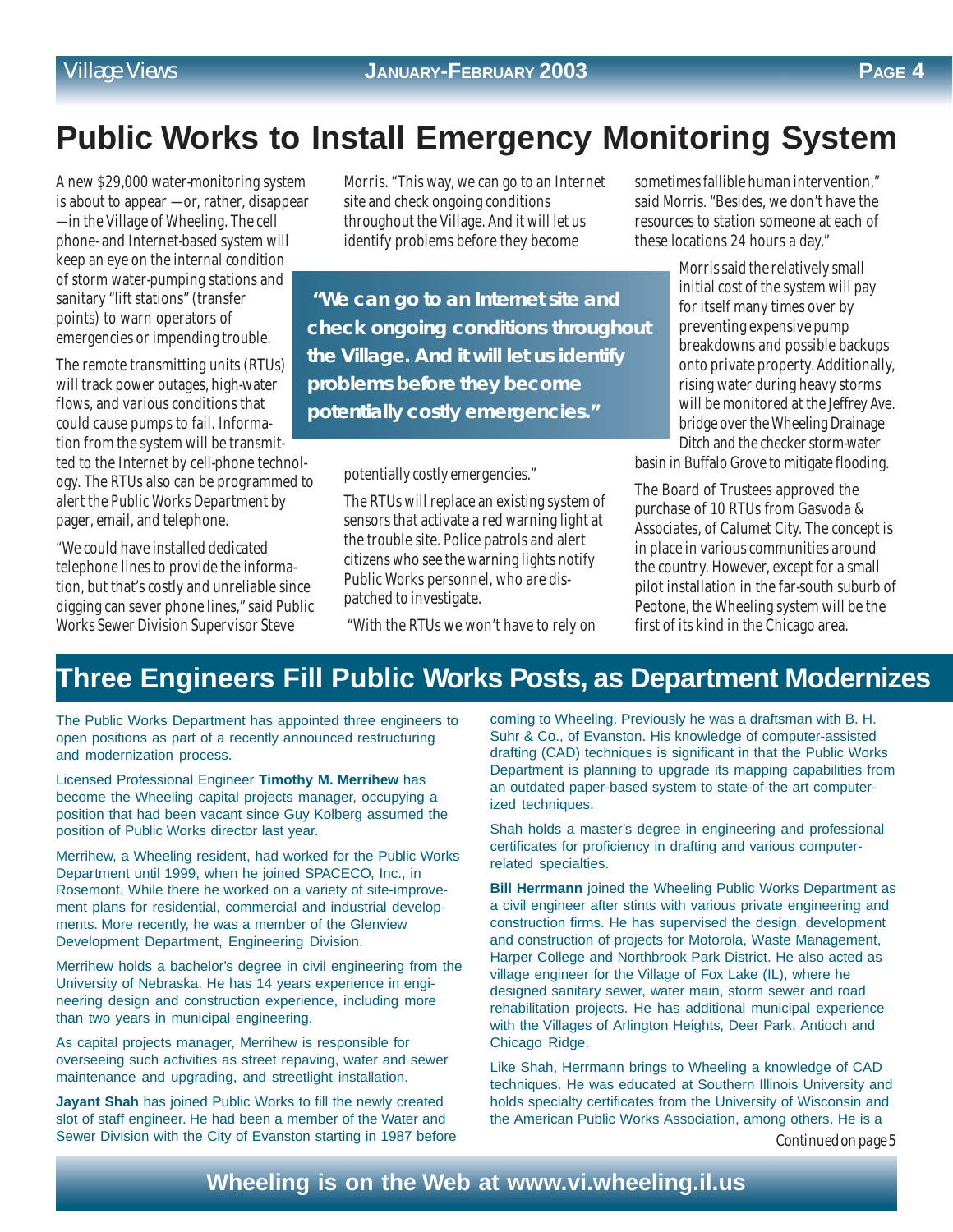### **PAGE 5 JANUARY-FEBRUARY 2003** *Village Views*

# **Phase II of Wireless 9-1-1 System Launched**

Residents of Wheeling are getting a new layer of emergency protection with the Phase II launch of the Fire Department's Wireless 9-1-1 service.

Thanks to new computer software and other technological advances, emergency dispatchers will be able to pinpoint to within approximately 1,500 feet the location of anyone calling 9-1-1 in the Village. Previously, dispatchers could only identify which receiver on a cellular tower was carrying the call but still had to rely on the caller's description of nearby landmarks to locate the individual's whereabouts. Each cell tower has three receivers, or "faces," to receive calls in a 360-degree radius.

The latest implementation of the Wireless 9-1-1 system relies on longitude and latitude data imported into a geographic file that is displayed on a mapping program to define where people are. Triangulation of the caller's signal strength allows for identification within an approximate quarter-mile area.

"While it isn't a precise science yet," said Fire Chief Keith MacIsaac, "it's more focused and provides a new level of protection and safety to our residents. Our dispatchers will see the caller's approximate location on a computergenerated map. This, combined with the signal being directly tied to longitude and latitude, is a significant enhancement."

Chief MacIsaac said the program should be fully implemented for all cellular providers operating in the Village during the first quarter of 2003. Wireless 9-1-1 calls that originate in Wheeling are received at the fire and emergency medical dispatch center jointly shared with the Glenview Fire Department. The Wheeling Police Dispatch Center handles all hard-

# **Festival of Lights**

Hundreds of residents turned out for the annual Festival of Lights celebration at Village Hall, marking the official start of the holiday season. Santa listened to Christmas wishes as musicians from Wheeling

High School played traditional songs. More than 188,000 lights — double that of previous years were turned on at various points around the Village, including at Friendship Park, where Frosty the Snowman waved to passing motorists.







wired, or "land-based," 9-1-1 calls placed within the Village.

The first phase of Wireless 9-1-1 service was introduced about a year ago. The final phase, which will pinpoint a caller's location to within 300 feet based on global positioning satellite information, will go into operation in 2004 or 2005.

Funds for Wireless 9-1-1 service come from a state surcharge on every cellular telephone with an Illinois billing address and are distributed according to municipal boundaries.

### **Three Engineers...**

*Continued from page 4*

member of the American Water Works Association, the American Public Works Association and the American Society of Civil Engineers. He is a resident of Antioch.

"The addition of these highly qualified engineers is a distinct step forward in meeting the needs of Wheeling residents," said Public Works Director Guy Kolberg. "Before, we had to contract out for these services. Now, we can upgrade our capabilities, respond more quickly and save significantly in the process."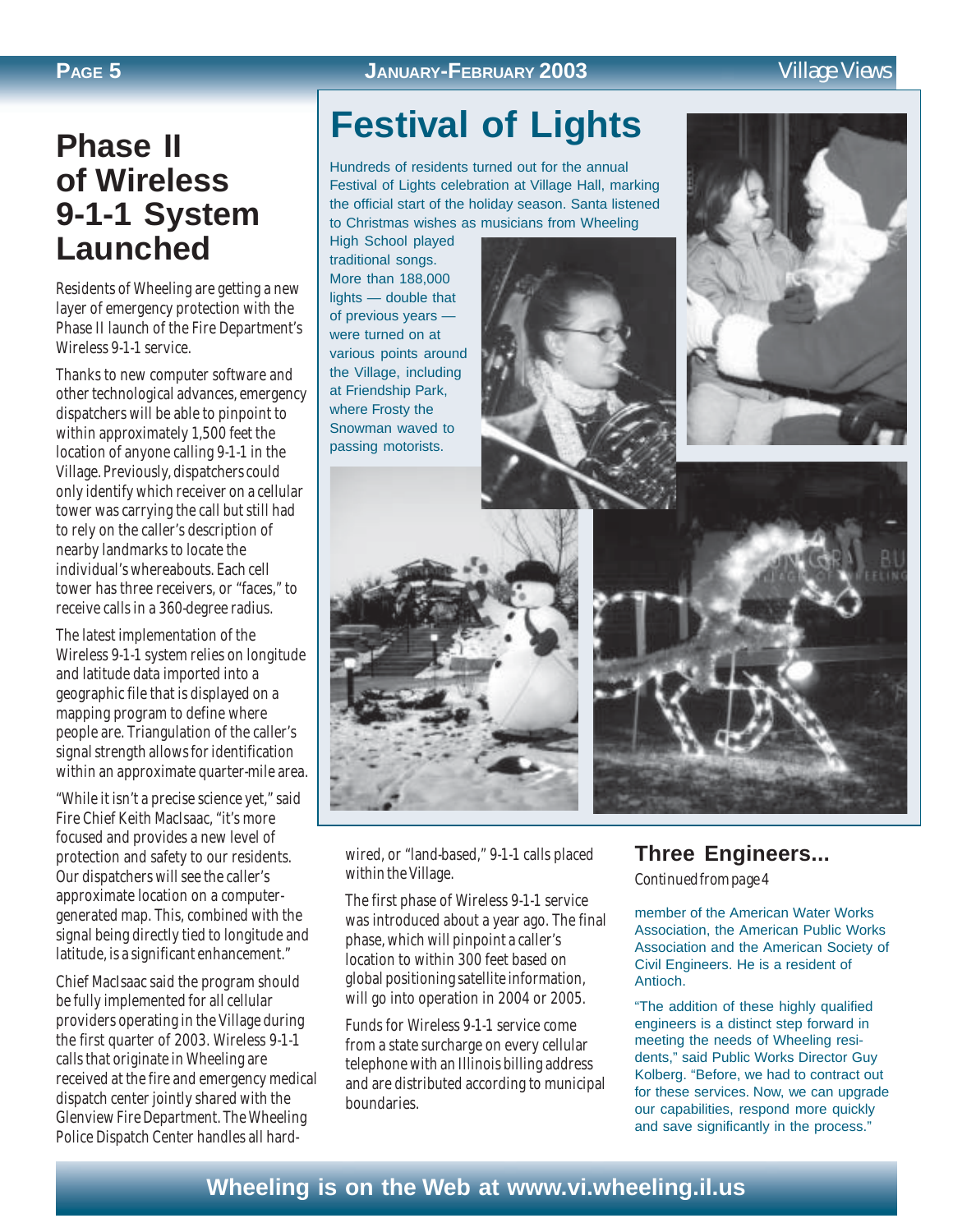#### *Village Views* **JANUARY-FEBRUARY 2003 PAGE 6**

### **Give the Gift of Life**

**"We need the participation of Village residents to help keep Chicagoarea blood banks properly supplied."**

# Briefs and Announcements

#### **Blood Drives Set for '03**

Village Health Officer Mike Boyle has announced plans to conduct three blood drives during 2003. The campaigns will be held on March 12, July 9, and November 12. Collection times are tentatively set for 1-6 p.m.

"We need the participation of Village residents to help keep Chicago-area blood banks properly supplied," Boyle said. "We'd like to have residents make appointments in advance of each blood drive so we can arrange for proper staffing." Call 847-459-2621 or email mboyle@vi.wheeling.il.us.

#### **Senior Net Launches 2003 Computer-Training Classes**

Seniors facing the puzzle of computer operation can unravel the mystery at a series of training classes conducted by Senior Net, beginning January 27 and lasting through March 22. The new schedule includes five programs: Computer Basics; Introduction to Computers; Word Processing; Genealogy; and Going Online (the Internet). Each course lasts four weeks. Fees vary by class.

Prospective students can register on January 18 from 8 until 11 a.m. For information, call Senior Services Director Nancy Janssen at 847-459-2670, or email her at njanssen@vi.wheeling.il.us. The program still needs volunteer instructors. Interested persons should contact Ms. Janssen.

#### **Election Day 2003**

Three terms on the Board of Trustees expire this year. They will be filled at the local election on April 1, 2003. Candidates are currently circulating petitions for those positions. The completed petitions must be filed at Village Hall no later than January 17.

Residents planning to vote in the election must register no later than Feb. 28. Registration forms are available at Village Hall, 255 W. Dundee Rd., or on the Village Website.

# **Wheeling Mines the Salt for Winter**

The Village of Wheeling is preparing to assault Old Man Winter with upwards of 1,800 tons of sodium chloride this snow season. That's how much salt may be needed to keep 65 miles of streets clear of ice and snow during a "typical" winter. Over the past two decades, the Village has used an average of 1,500-2,000 tons annually.

-CLEARED ROADWAY AREA-

Private<br>driveway

**When snow blowing or shoveling, be sure to pile snow on the right side of the driveway as you face the street.**

Show from pavement

**CLEAR THIS AREA** (Make pocket for plow to deposit snow

 $\Rightarrow$ 



**This will prevent the snow from being scooped back onto your driveway when the plows pass by.**

Show from payement.

Thanks to a new storage bin, the Village can store nearly 1,000 tons of salt. Previously, the Public Works Department could store only 500 tons at a time.

"That meant we often ran low," said Street Supervisor Jeff Kopper. "More than once we were not able to get fresh supplies until right before a new storm hit. That's too close."

Wheeling deploys 37 pieces of equipment, including six salt trucks, to clear all the streets within its jurisdiction. The Village averages 28 salt runs and eight plow runs a year.

The number of streets cleared has remained relatively static, although the Village assumed responsibility for Wolf Rd. between Marquardt Dr. and Manchester Dr. in the past two years. The Illinois Department of Transportation (IDOT) handles

the rest of Wolf Rd. between Manchester and Milwaukee Ave. (That stretch will fall under the Village's jurisdiction after IDOT widens and resurfaces it in 2004.) IDOT also clears Wolf Rd. south of Marquardt.

Other local streets are under the jurisdiction of either IDOT or the Cook County Highway Department. In addition to parts of Wolf Rd., IDOT plows Dundee Rd., Elmhurst Rd., Milwaukee Ave., McHenry Rd., Palatine Rd., and Aptakisic Rd. For information or to report road-clearing problems, call 847-705-4222.

The Cook County Highway Department (847-827-1164) is responsible for Lake-Cook Rd., Schoenbeck Rd., Hintz Rd., Camp McDonald Rd., Buffalo Grove Rd., Old Buffalo Grove Rd., and Wheeling Rd. south of Palatine Rd.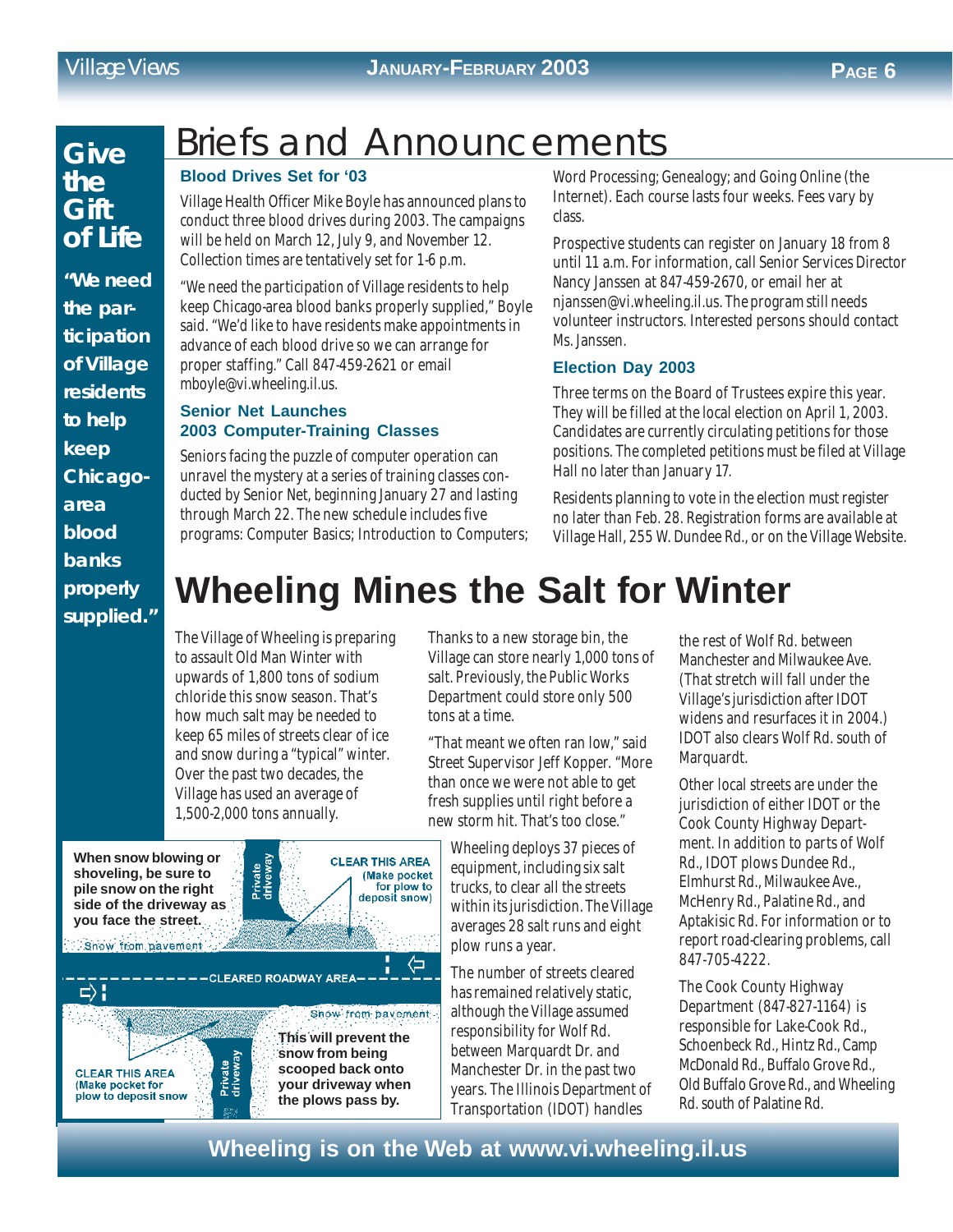# **Fire Department Adds Second Crash Truck**

Wheeling is doubling its firefighting capability for Palwaukee Municipal Airport. The Fire Department has purchased a second crash truck, formerly owned by the South Bend (IN) Regional Airport, for less than one-tenth of its estimated value. Its delivery to Wheeling culminates more than six months of negotiations between the two agencies.

The 1500 Oshkosh crash truck carries a water capacity of 1,500 gallons — 50% more than the 1,000-gallon volume of the current P-19 Oshkosh crash truck owned by the Village. The vehicle can apply 1,000 gallons of foam solution per minute from remote-

operated nozzles mounted on the front and top of the vehicle.

The latest unit is a 1979 model costing \$5,000. The fire department plans to invest an additional \$5,000 on minor repairs and modifications that include the installation of light bars, a siren, and lettering. Fire Chief Keith MacIsaac estimates the vehicle is worth between \$80,000 and \$100,000. A similar truck purchased new would cost more than \$600,000.

"This new vehicle will increase our

ability to adequately handle the newer jet aircraft," MacIsaac said. "Adding a second truck is part of an ongoing

process to continually improve the level of service provided to the community and Palwaukee. Beyond the airport, these two trucks can be used to fight fires involving chemical tank trucks, chemical loading racks, large fuel spills, and rail car incidents."

The P-19 crash truck became available four years ago after Glenview Naval Air Station closed. Wheeling obtained it for \$3.00 through an intergovernmental agreement with the Village of Glenview.

# **Community Calendar: Community Calendar:**

#### **January**

1 - Village Hall closed. Trash pickup delayed one day.

#### **February**

10 - Citizens Police Academy 10-week course begins. Call 847-459-2990.

17 - Presidents' Day. Village offices closed.

### **Attend Public Meetings**

**Residents are invited to attend public meetings of Village boards and commissions. Most meet in the Village Hall Councilroom, unless otherwise noted at left.**

## **Regular Meetings**

**Village Board** — Every Monday, 7:30 p.m. **Plan Commission** — 2nd and 4th Thursdays of the

month, 7 p.m.

**Board of Health** - 4th Tuesday, every other month, 7 p.m.

**Human Rights Commission** — 3rd Tuesday of the month, 7:15 p.m., south half of Village Hall lunchroom.

**Senior Citizens Commission** - 3rd Monday of the month, 10 a.m., Village Hall, south half of lunchroom.

**Fire and Police Commission** — 3rd Tuesday of the month, 7 p.m., Fire Department training room.

**Palwaukee Airport Commission** — 3rd Wednesday each month, Committee of the Whole, 7 p.m., regular meeting, 8 p.m., Airport offices, 1020 South Plant Rd.

**Economic Development Commission** — 1st Tuesday each month, 8 a.m., south half of Village Hall lunchroom.

**Board of Ethics** — 3rd Thursday of January, April, July and October, 7 p.m., south half of Village Hall lunchroom.

**Special Events Committee** — 2nd Wednesday each month, 7:30 p.m., south half of Village Hall lunchroom. 123456789012345678901234567890121234567890123456789012345678901212345678901234567890123456789012123456789012345 123456789012345678901234567890121234567890123456789012345678901212345678901234567890123456789012123456789012345 SPEAK OUT 12345678901234567890123456789012123<del>34567890123458</del>902345<del>78001212345</del>678901234567890123456789012123456789012123456 123456789012345678901234567890121234567890123456789012345678901212345678901234567890123456789012123456789012345 123456789012345678901234567890121234567890123456789012345678901212345678901234567890123456789012123456789012345 **SPEAK OUT**

123456789012345678901234567890121234567890123456789012345678901212345678901234567890123456789012123456789012345

123456789012345678901234567890121234567890123456789012345678901212345678901234567890123456789012123456789012345 123456789012345678901234567890121234567890123456789012345678901212345678901234567890123456789012123456789012345 123456789012345678901234567890121234567890123456789012345678901212345678901234567890123456789012123456789012345 123456789012345678901234567890121234567890123456789012345678901212345678901234567890123456789012123456789012345

123456789012345678901234567890121234567890123456789012345678901212345678901234567890123456789012123456789012345

123456789012345678901234567890121234567890123456789012345678901212345678901234567890123456789012123456789012345 1 5 123456789012345678901234567890121234567890123456789012345678901212345678901234567890123456789012123456789012345 1 5 123456789012345678901234567890121234567890123456789012345678901212345678901234567890123456789012123456789012345 123456789012345678901234567890121234567890123456789012345678901212345678901234567890123456789012123456789012345 123456789012345678901234567890121234567890123456789012345678901212345678901234567890123456789012123456789012345 123456789012345678901234567890121234567890123456789012345678901212345678901234567890123456789012123456789012345 1 5 123456789012345678901234567890121234567890123456789012345678901212345678901234567890123456789012123456789012345 123456789012345678901234567890121234567890123456789012345678901212345678901234567890123456789012123456789012345 123456789012345678901234567890121234567890123456789012345678901212345678901234567890123456789012123456789012345 123456789012345678901234567890121234567890123456789012345678901212345678901234567890123456789012123456789012345 123456789012345678901234567890121234567890123456789012345678901212345678901234567890123456789012123456789012345 123456789012345678901234567890121234567890123456789012345678901212345678901234567890123456789012123456789012345 123456789012345678901234567890121234567890123456789012345678901212345678901234567890123456789012123456789012345 123456789012345678901234567890121234567890123456789012345678901212345678901234567890123456789012123456789012345 123456789012345678901234567890121234567890123456789012345678901212345678901234567890123456789012123456789012345 123456789012345678901234567890121234567890123456789012345678901212345678901234567890123456789012123456789012345 123456789012345678901234567890121234567890123456789012345678901212345678901234567890123456789012123456789012345 123456789012345678901234567890121234567890123456789012345678901212345678901234567890123456789012123456789012345 1 5 123456789012345678901234567890121234567890123456789012345678901212345678901234567890123456789012123456789012345 123456789012345678901234567890121234567890123456789012345678901212345678901234567890123456789012123456789012345 123456789012345678901234567890121234567890123456789012345678901212345678901234567890123456789012123456789012345 123456789012345678901234567890121234567890123456789012345678901212345678901234567890123456789012123456789012345 123456789012345678901234567890121234567890123456789012345678901212345678901234567890123456789012123456789012345 123456789012345678901234567890121234567890123456789012345678901212345678901234567890123456789012123456789012345 1 5 123456789012345678901234567890121234567890123456789012345678901212345678901234567890123456789012123456789012345 123456789012345678901234567890121234567890123456789012345678901212345678901234567890123456789012123456789012345 1 5 123456789012345678901234567890121234567890123456789012345678901212345678901234567890123456789012123456789012345 123456789012345678901234567890121234567890123456789012345678901212345678901234567890123456789012123456789012345 123456789012345678901234567890121234567890123456789012345678901212345678901234567890123456789012123456789012345 123456789012345678901234567890121234567890123456789012345678901212345678901234567890123456789012123456789012345

123456789012345678901234567890121234567890123456789012345678901212345678901234567890123456789012123456789012345 123456789012345678901234567890121234567890123456789012345678901212345678901234567890123456789012123456789012345 123456789012345678901234567890121234567890123456789012345678901212345678901234567890123456789012123456789012345 123456789012345678901234567890121234567890123456789012345678901212345678901234567890123456789012123456789012345

Communicate with Wheeling elected officials and administrators. Your advice, suggestions, questions and 123456789012345678901234567890121234567890123456789012345678901212345678901234567890123456789012123456789012345 opinions are appreciated and will receive response. Please complete this form, detach and return to:  $\sim$ Village Manager, Village of Wheeling, 255 W. Dundee Road, Wheeling, IL 60090.

1 5 Name Phone

123456789012345678901234567890121234567890123456789012345678901212345678901234567890123456789012123456789012345 123456789012345678901234567890121234567890123456789012345678901212345678901234567890123456789012123456789012345 1 5 123456789012345678901234567890121234567890123456789012345678901212345678901234567890123456789012123456789012345 Address

123456789012345678901234567890121234567890123456789012345678901212345678901234567890123456789012123456789012345 123456789012345678901234567890121234567890123456789012345678901212345678901234567890123456789012123456789012345 123456789012345678901234567890121234567890123456789012345678901212345678901234567890123456789012123456789012345